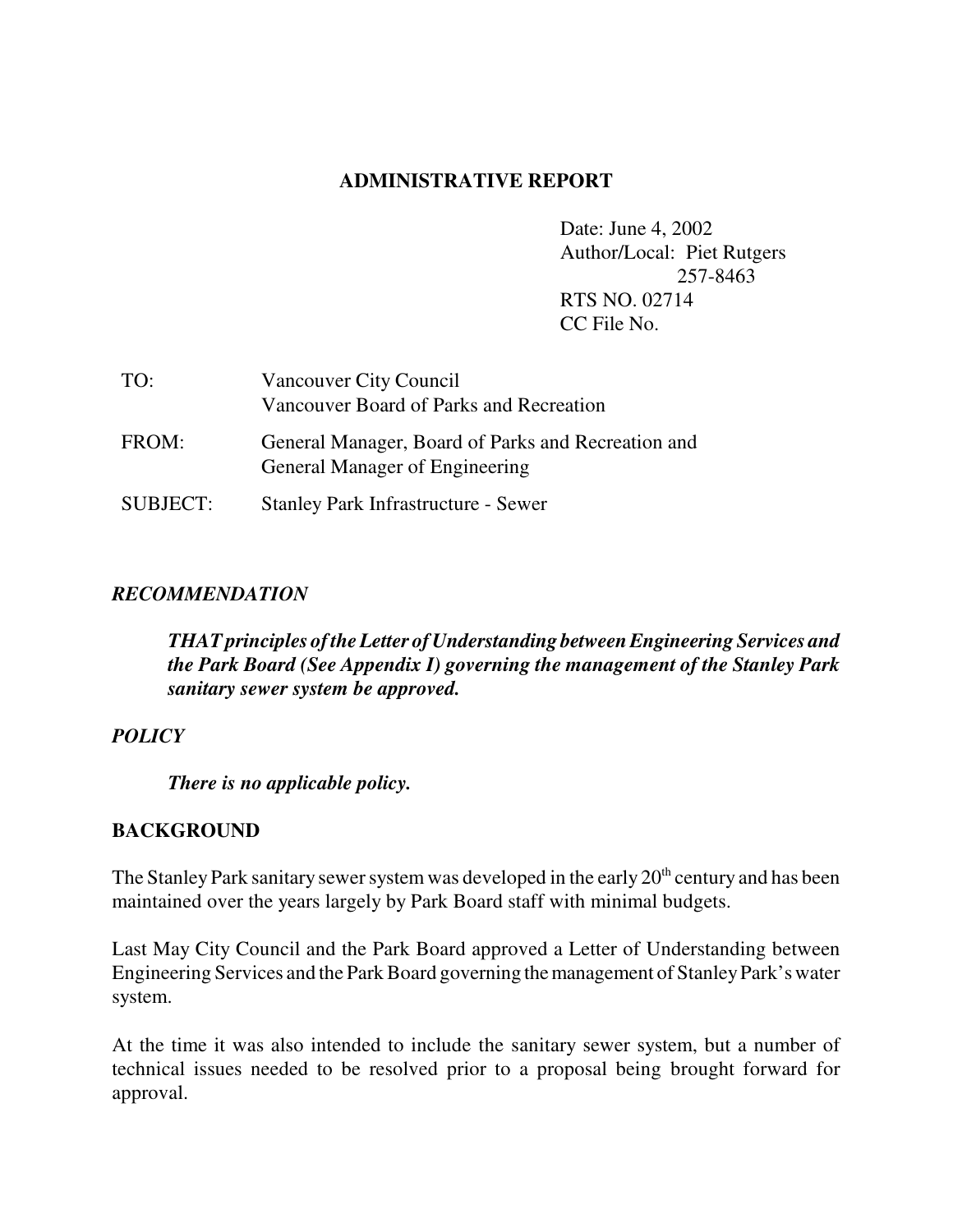### **DISCUSSION**

These issues related to the location and and condition of certain sections of pipeline and pump stations have now been addressed permitting the primary and secondary systems to be defined.

Storm water management will continue to be solely under the jurisdiction of the Park Board.

Parks and Engineering staff have negotiated a Letter of Understanding (LOU) governing the roles of the respective parties in the proposed arrangement. Under this LOU , the City Engineering Services would assume full responsibility for the replacement, maintenance and operation of the primary sanitary sewer system, with the Park Board continuing to be responsible for the replacement, maintenance and operation of the services connected to the primary sanitary sewer system. These are referred to in the LOU as the secondary sanitary sewer system.

This division of responsibility parallels the division between Engineering Services and private property owners elsewhere in the city.

The LOU provides for the Board and Council to approve a long term replacement program.

The LOU assures the primacy of Parks and Recreation objectives in the execution of the replacement program, i.e. no trees, landscapes, shrubs or buildings shall be removed to facilitate water and sewer construction without the Board 's prior approval. Similarly the Board undertakes not to connect secondary lines to the primary system without Engineering's approval.

The replacement plan will be based on the Board's known and anticipated requirements for sanitary sewer services. Any subsequent increases in the demand for service will require the Board to assume the additional capital cost of primary sanitary sewer system upgrading, not unlike a private developer following a re-zoning.

The current practice is that the Board is not subject to sewerage fees, charges and assessments except for commercial ventures (restaurants etc.) within the park. Any future charges for sewerage would be subject to review by City Council for any adjustments to the Board's global budget.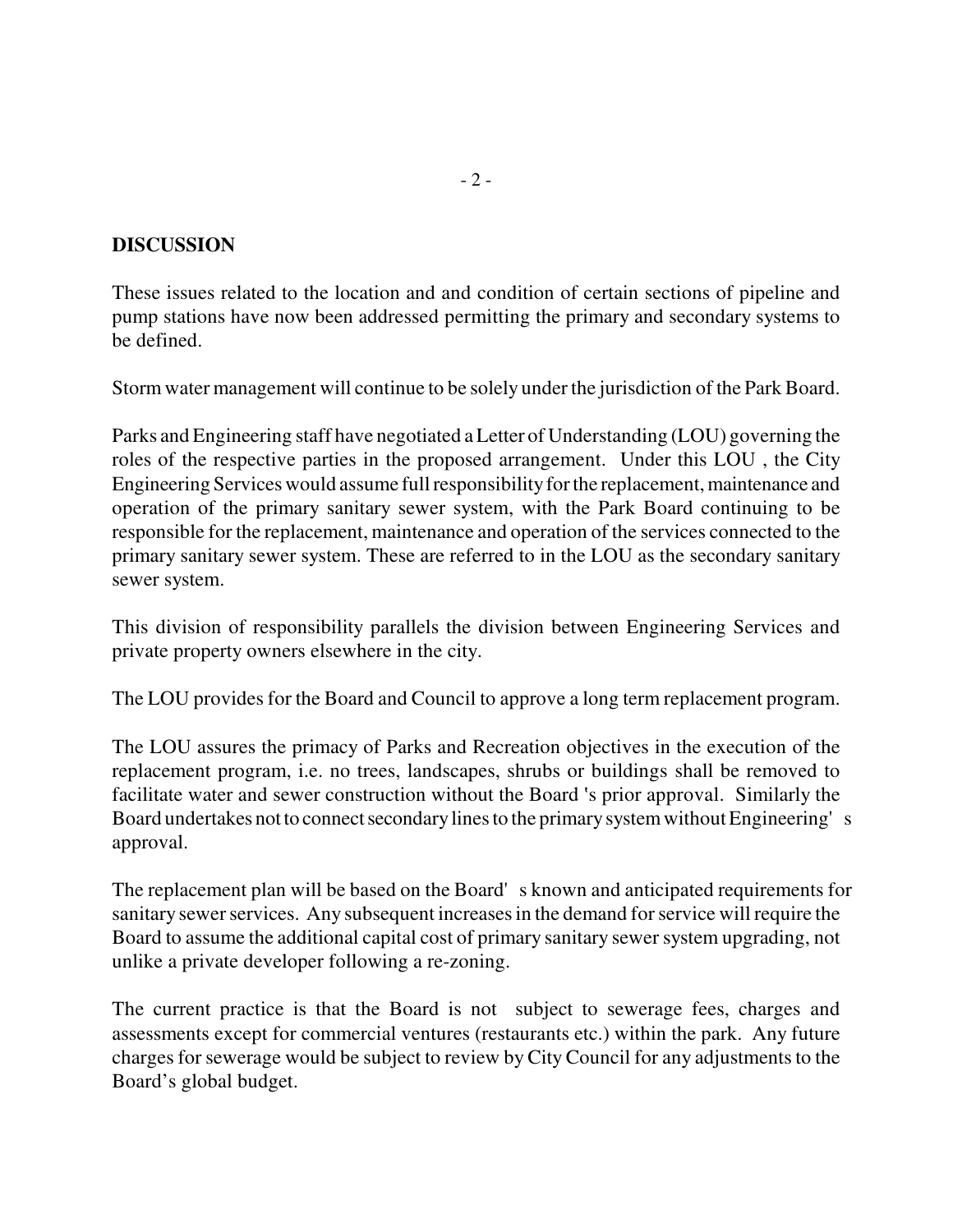#### **Funding**

Engineering Services estimates that ongoing funding of \$5000.00 will be required to undertake a reasonable maintenance program. For 2002, sewer rates have already been established, consequently it may be necessary to phase in a maintenance program over two years with only the most critical components being undertaken this year. Engineering expects that the initial 2002 program can be accommodated through efficiencies.

In regards to the capital replacement, no significant immediate expenditures are anticipated. Funding to address capital needs can be allocated from future capital plans.

# **SUMMARY**

Staff believe that the proposed arrangement will ensure an appropriate sanitary sewer system in Stanley Park by providing the best engineering services the City has to offer and ensure maintenance and operations at a level consistent with other areas of the City. The Park interests continue to be protected in this arrangement.

\* \* \* \* \*

| General Mgr./Dept. Head:                                                       | Report dated:                                                  | June 4, 2002 |
|--------------------------------------------------------------------------------|----------------------------------------------------------------|--------------|
|                                                                                | Author:                                                        | Piet Rutgers |
| Date:                                                                          | Phone:                                                         | 257-8463     |
| This report has been prepared in consultation                                  | <b>Concurring Departments</b><br>City Engineering - Peter Judd |              |
| with the departments listed to the right, and they<br>concur with its contents | Finance - Ken Bayne                                            |              |
|                                                                                |                                                                |              |
|                                                                                |                                                                |              |